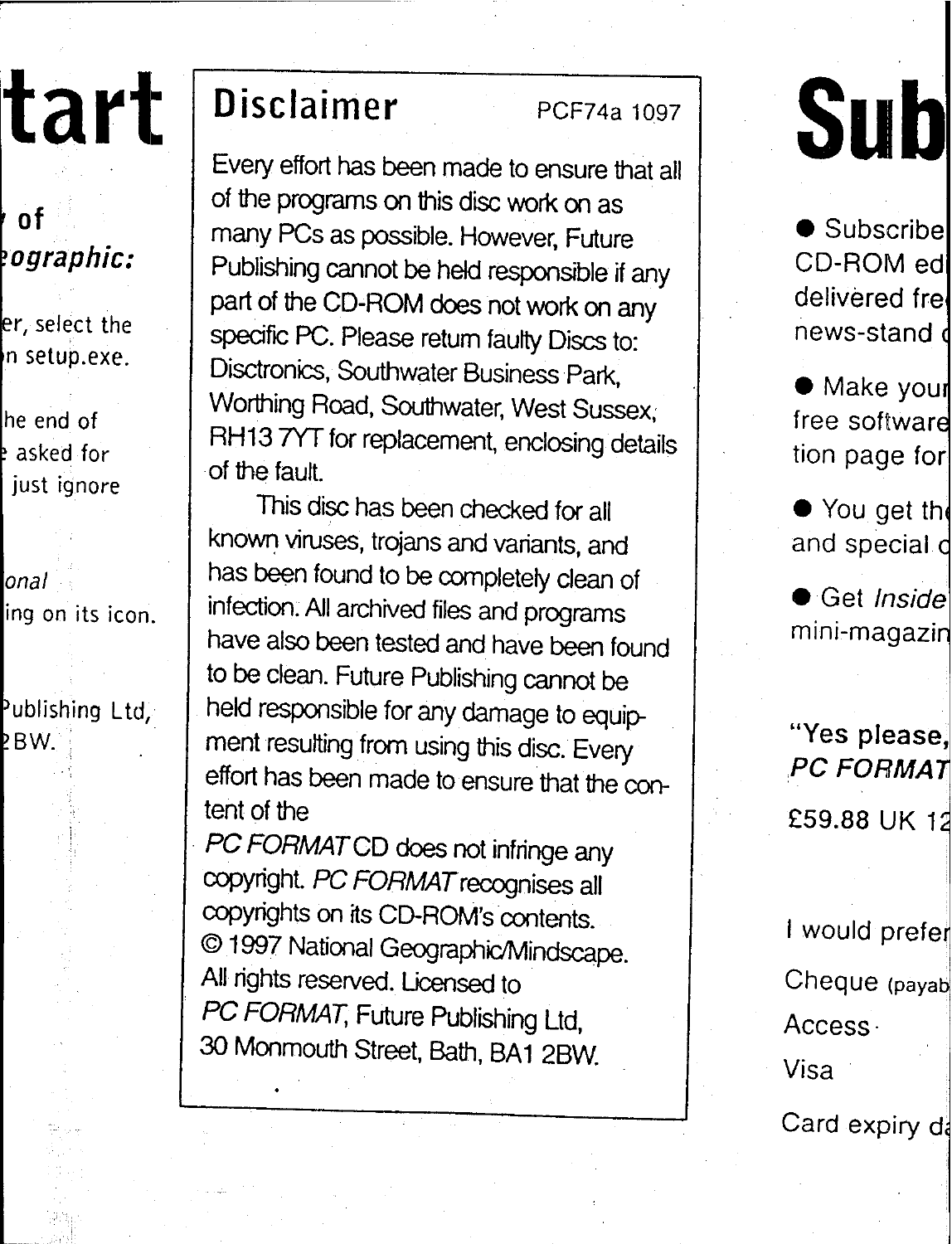# 1<. **Start**

## **yawn copy of** *ational Geographic:*

br File Manager, select the double-click on setup.exe.

w install. At the end of ess you will be asked for *er, but you can just ignore* 

**Complete National** Iy double-clicking on its icon.

hents to:

MAT, Future Publishing Ltd, 't, Bath, BAI 2BW.

Disclaimer PCF74a 1097

(

r

**ا**<br>، f

t

ĉ

n.

 $\ddot{\phantom{a}}$ 

f

£

I

 $\curvearrowright$ 

A'

V

C

Every effort has been made to ensure that all of the programs on this disc work on as many PCs as possible. However, Future Publishing cannot be held responsible *it* any part of the CD-ROM does not work on any specific PC. Please retum faulty Discs to: Disctronics, Southwater Business Park, Worthing Road, Southwater, West Sussex, RH13 7YT for replacement, enclosing details of the fault.

This disc has been checked for all known viruses, trojans and variants, and has been found to be completely clean of infection. All archived files and programs have also been tested and have been found to be clean. Future PUblishing cannot be held responsible for any damage to equipment resulting from using this disc. Every effort has been made to ensure that the content of the

PC FORMAT CD does not infringe any copyright. PC FORMAT recognises all copyrights on its CD-ROM's contents. © 1997 National Geographic/Mindscape. All rights reserved, Licensed to PC FORMAT, Future Publishing Ltd, 30 Monmouth Street, Bath. SAt 2SW.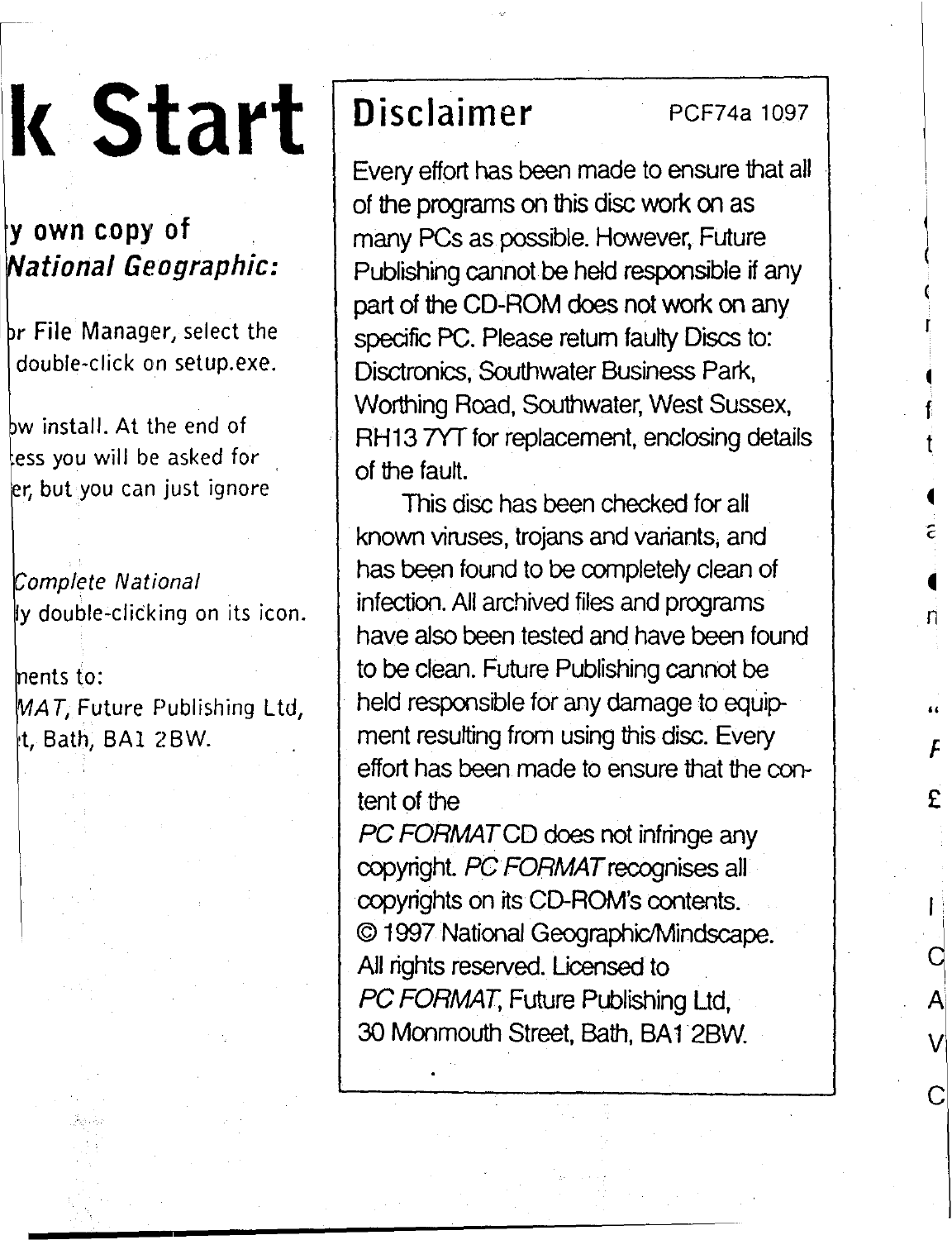NATIONAL GEOGRAPHIC INTERACTIVE

# October 1997

Simply insert the CD-ROM, switch to your CD-ROM drive and run setup.exe.

THE COMPLETE ENTIONAL AEOGRAPHIC



Made in England Future Publishing Ltd 1997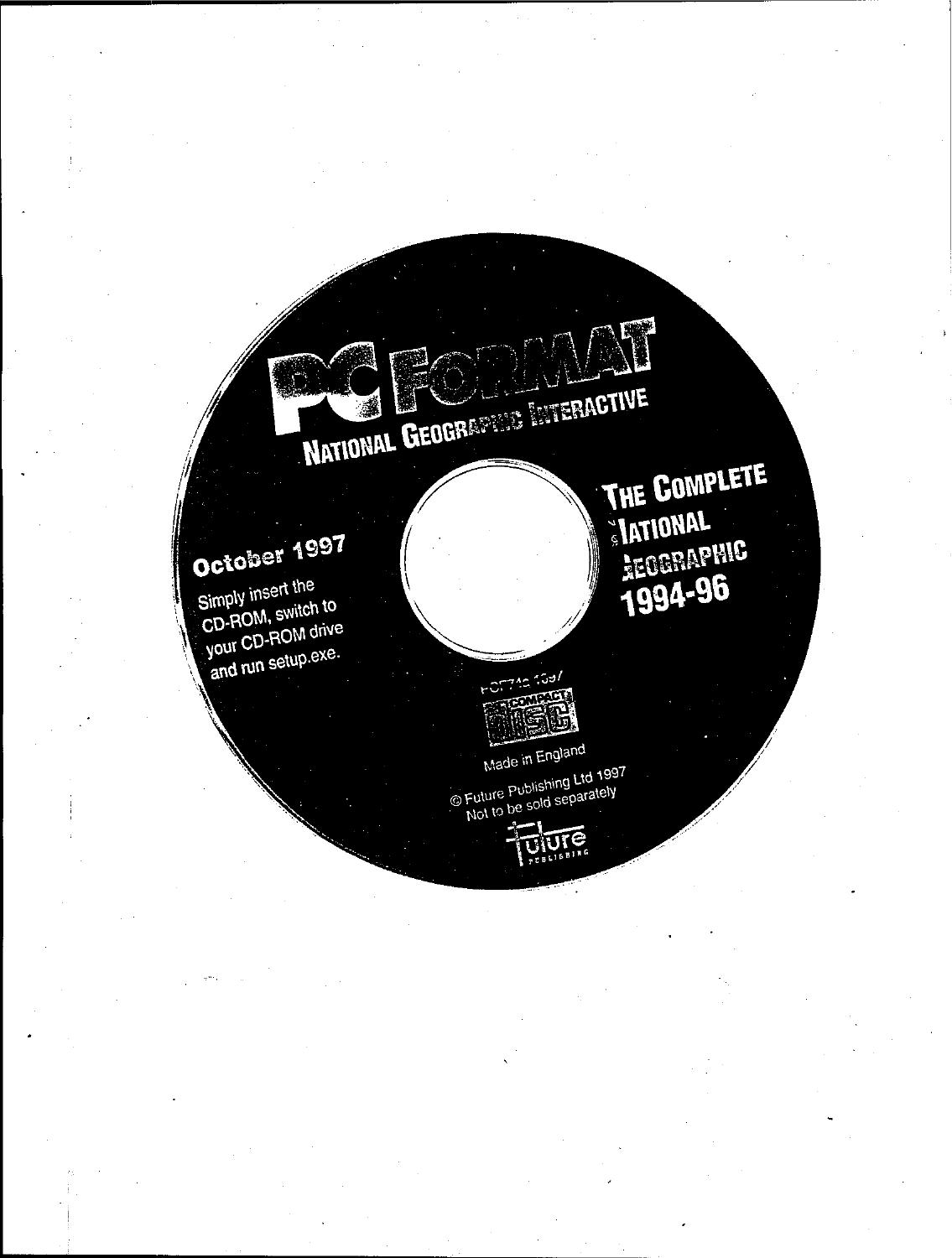

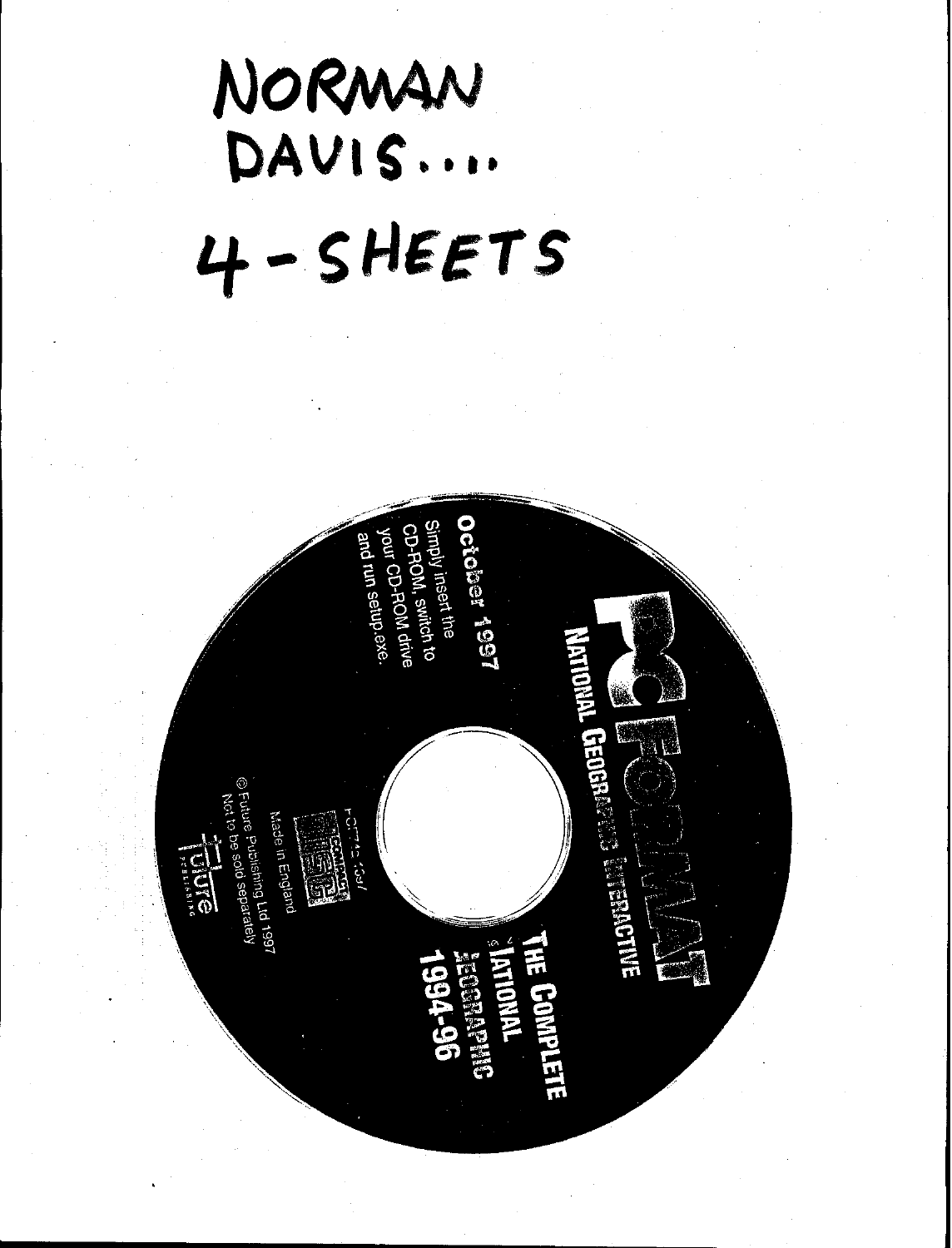# **1< Start**

### **y own copy of National Geographic:**

r File Manager, select the double-click on setup.exe.

w install. At the end of ess you will be asked for er; but you can just ignore

Complete National y double-clicking on its icon.

ents to:  $\sf{MAT}$ , Future Publishing Ltd, t, Bath, BAI 2BW.

of the programs on this disc work on as many PCs as possible. However, Future Publishing cannot be held responsible if any part of the CD-ROM does not work on any specific PC. Please return faulty Discs to: Disctronics, Southwater Business Park, Worthing Road, Southwater, West Sussex, RH13 7YT for replacement, enclosing details of the fault.

This disc has been checked for all known viruses, trojans and variants, and has been found to be completely clean of infection. All archived files and programs have also been tested and have been found to be clean. Future Publishing cannot be held responsible for any damage to equipment resulting from using this disc. Every effort has been made to ensure that the content of the

PC FORMATCD does not infringe any copyright. PC FORMAT recognises all copyrights on itsCD-ROM's contents. © 1997 National GeographioMindscape. All rights reserved. Licensed to PC FORMAT, Future Publishing Ltd, 30 Monmouth Street, Bath, SA12BW.

# Disclaimer<br>Every effort has been made to ensure that all **Subscript Subscript**

• Subscribe and ge CD-ROM edition of delivered free to you news-stand discoun

• Make your choice free software - see t tion page for details.

• You get the lowest and special offers wh

**•** Get Inside Informa mini-magazine for su

### "Yes please, I'd like PC FORMAT and ch

£59.88 UK 12 issues

I would prefer to pay Cheque (payable to Futur Access-Visa

Card expiry date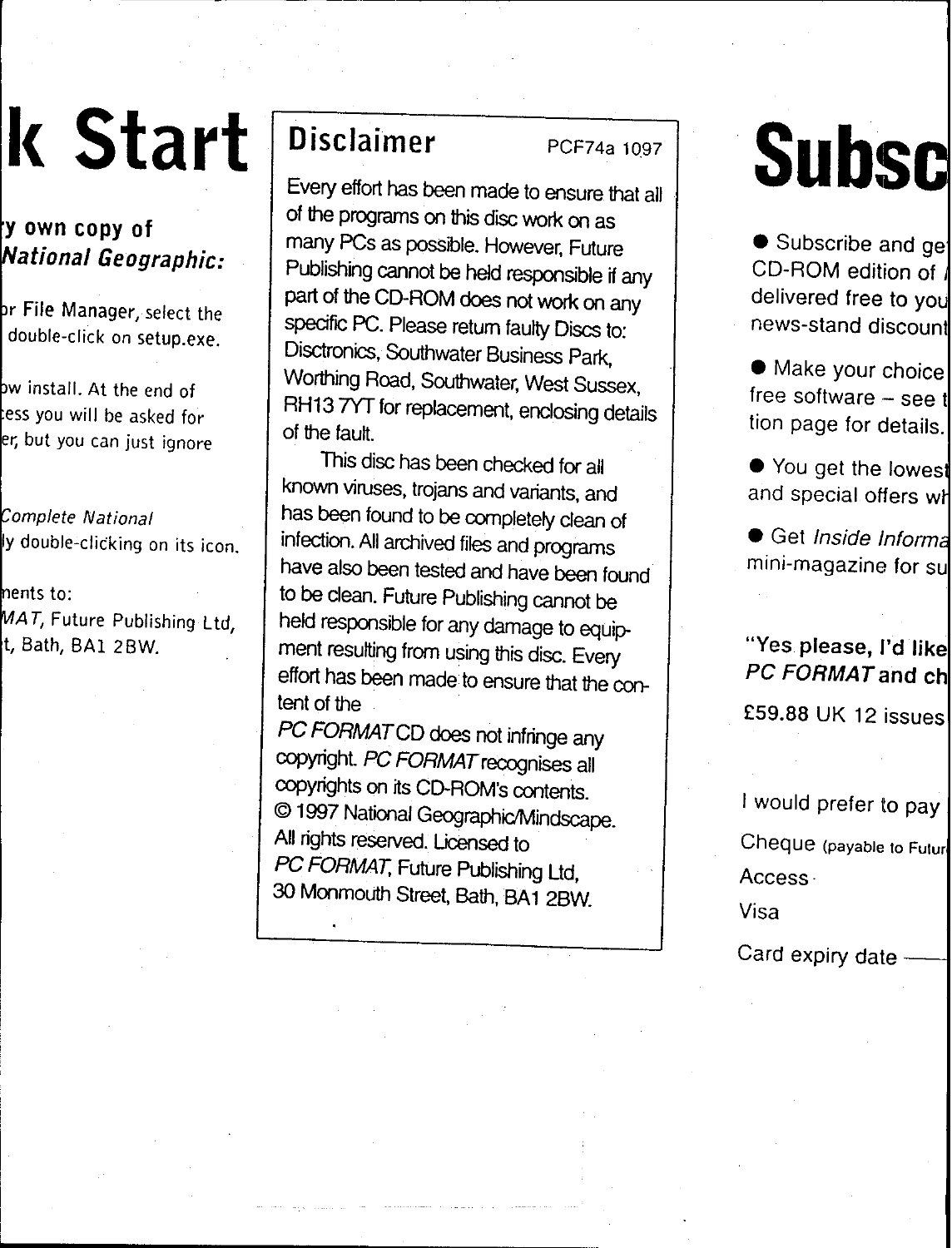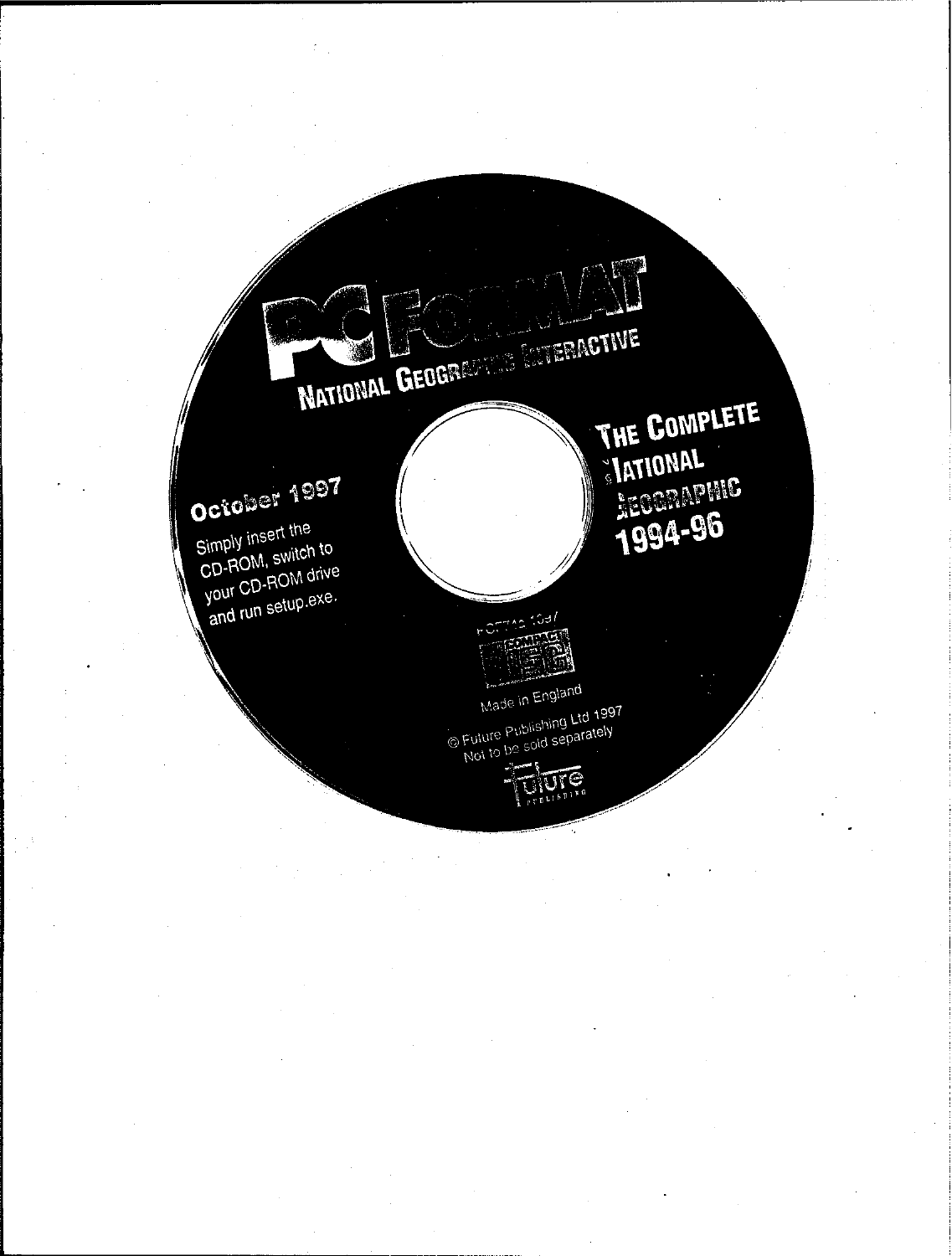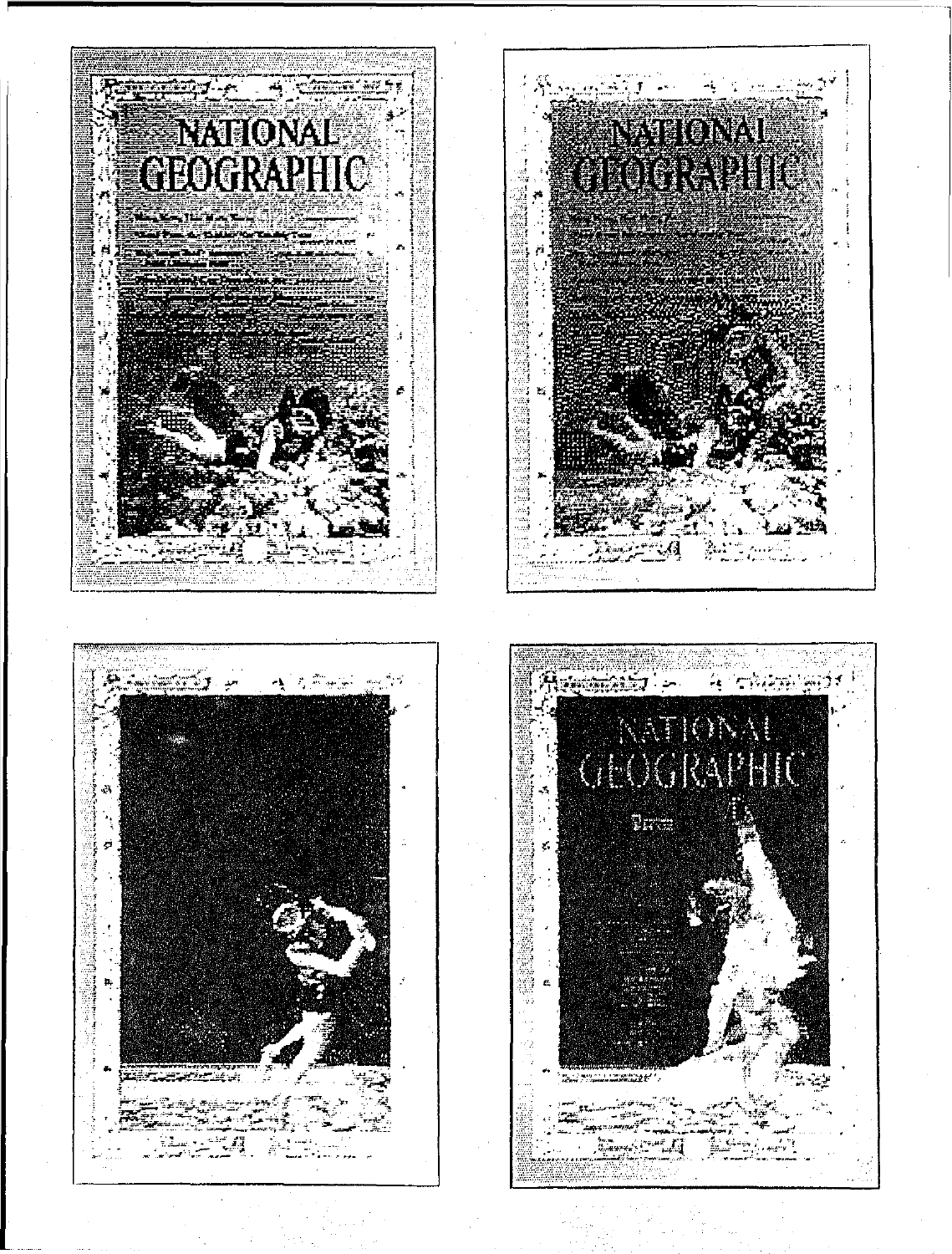# NATIONAL GEOGRAPHIC ENTERACTIVE

## October 1997

Simply insert the CD-ROM, switch to your CD-ROM drive and run setup.exe.

THE COMPLETE **SIATIONAL AECORAPHIC** 



Made in England

Euture Publishing Ltd 1997<br>Not to be sold separately

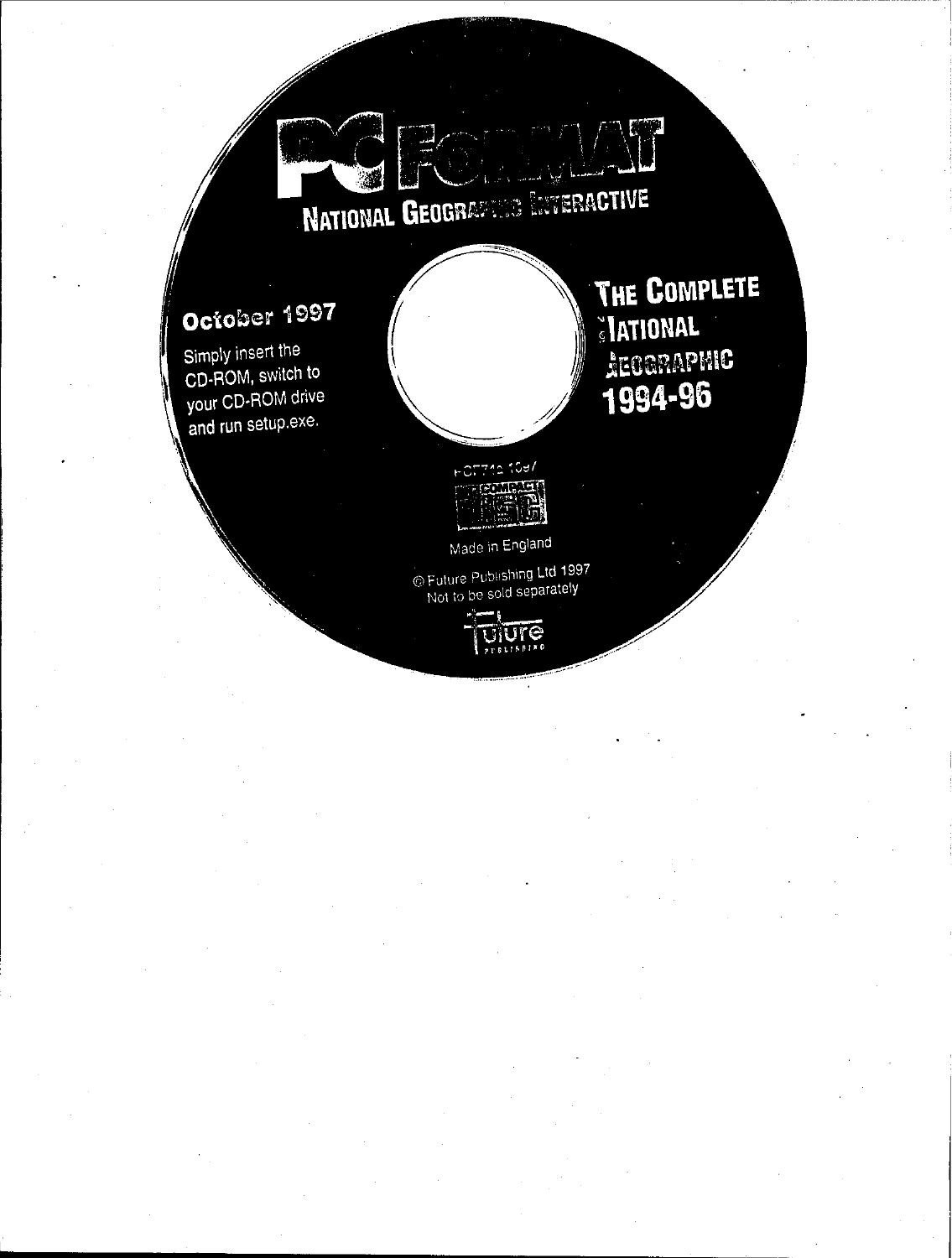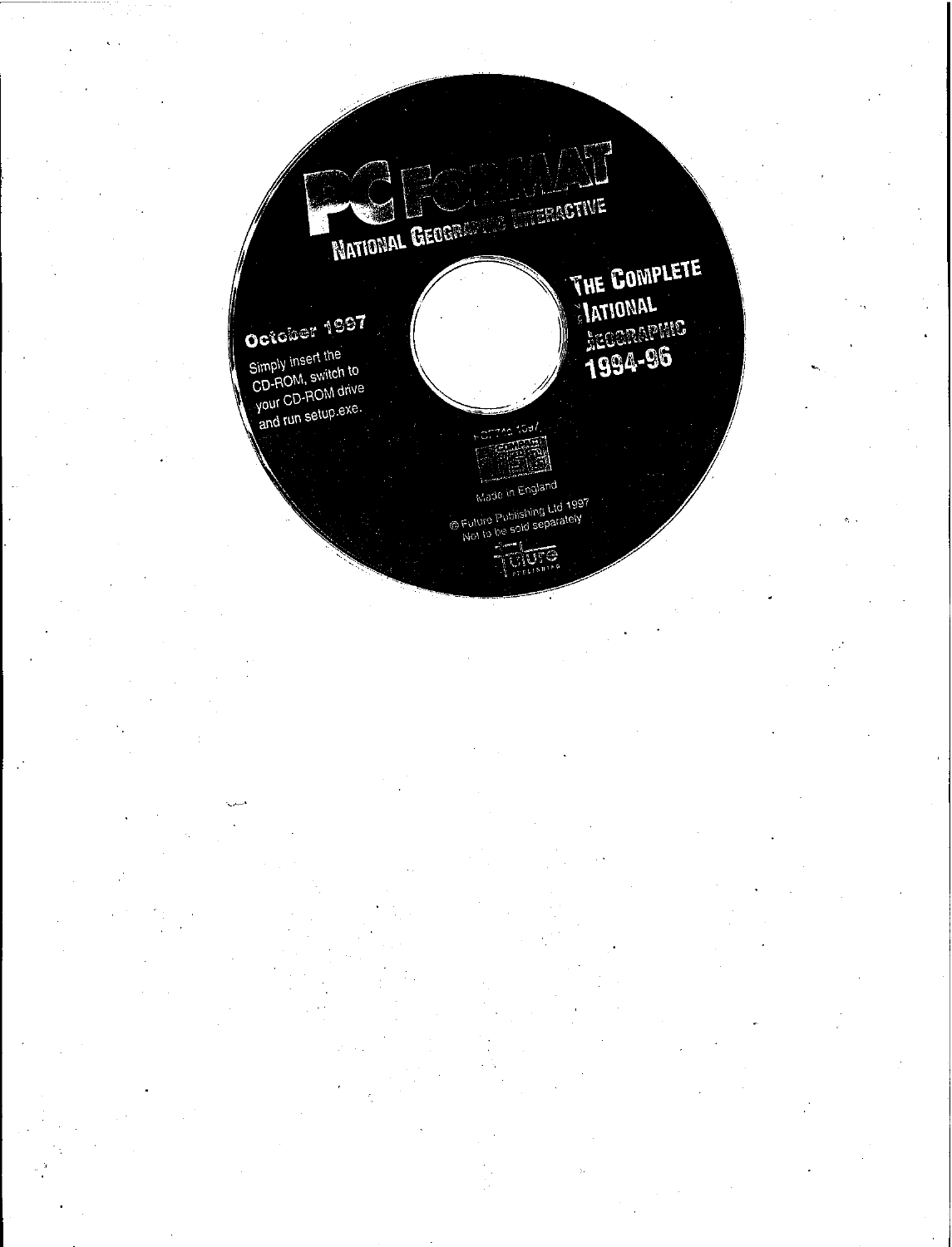#### **Install your very own copy of The Complete National Geographic:**

**Open up Explorer, or File Manager, select the CD-ROM drive, and double-click on setup.exe.**

**The software will now install. At the end of the installation process you will be asked for a registration** number; **but you can just ignore this bit.**

**Finished? Run The Complete National** *Geographic* **by simply double-clicking on its icon.**

**• Please send comments to: Tony Ellis, PC FORMAT, Future Publishing ltd, 30 Monmouth Street, Bath, BAl 2BW.**

### $Disclaimer$

Every effort has been made to ensure that all of the programs on this disc work on as many PCs as possible. However, Future Publishing cannot be held responsible if any part of the CD-ROM does not work on any specific PC. Please retum faulty Discs to: Disctronics, Southwater Business Park, Worthing Road, Southwater, West Sussex, RH13 7YT for replacement, enclosing details of the faun.

This disc has been checked for all known viruses, trojans and variants, and has been found to be completely clean of infection.All archived files and programs have also been tested and have been found to be dean. Future Publishing cannot be held responsible for any damage to equipment resulting from using this disc. Every effort has been made to ensure that the c0ntent of the

PC FORMAT CD does not infringe any copyright. PC FORMAT recognises all copyrights on fis CD-ROM's contents. © 1997 National GeographiclMindscape. All rights reserved. Ucensed to PC FORMAT, Future Publishing Ltd, 30 Monmouth Street,Bath, SA1 2SW.

# **Quick Start Subscribe to PC FORMAT**

• Subscribe and get 12 issues of the CD-ROM edition ot PC FORMAT, delivered free to your door, at special news-stand discounted prices.

**• Make your choice from our range of free software - see this month's subscrip**tion page for details.

• You get the lowest prices on mail order and special offers when you subscribe.

**• Get Inside Information, the free monthly mini-magazine for subscribers.**

"Yes please, I'd like to subscribe to PC FORMAT and choose a gift . . ."

£59.88 UK 12 issues CD-ROM edition

I would prefer to pay by:

**Cheque (payable to Future Publishing ltd)** Access·

**Visa**

Card expiry date  $-$ 

| Credit card number               |  |
|----------------------------------|--|
|                                  |  |
|                                  |  |
| Mr/Mrs/Miss/Ms _________________ |  |
|                                  |  |
|                                  |  |
|                                  |  |
|                                  |  |
|                                  |  |

Postcode. Telephone number \_

My choice of free software: (see this month's subscription insert)

#### **Now return this card to:**

PC FORMAT Subscriptions, Future Publishing, Somerton, Somerset TA<sub>11</sub> 6BR.

Subscription hotline  $\approx 01225822511$ 

PCF74a 1097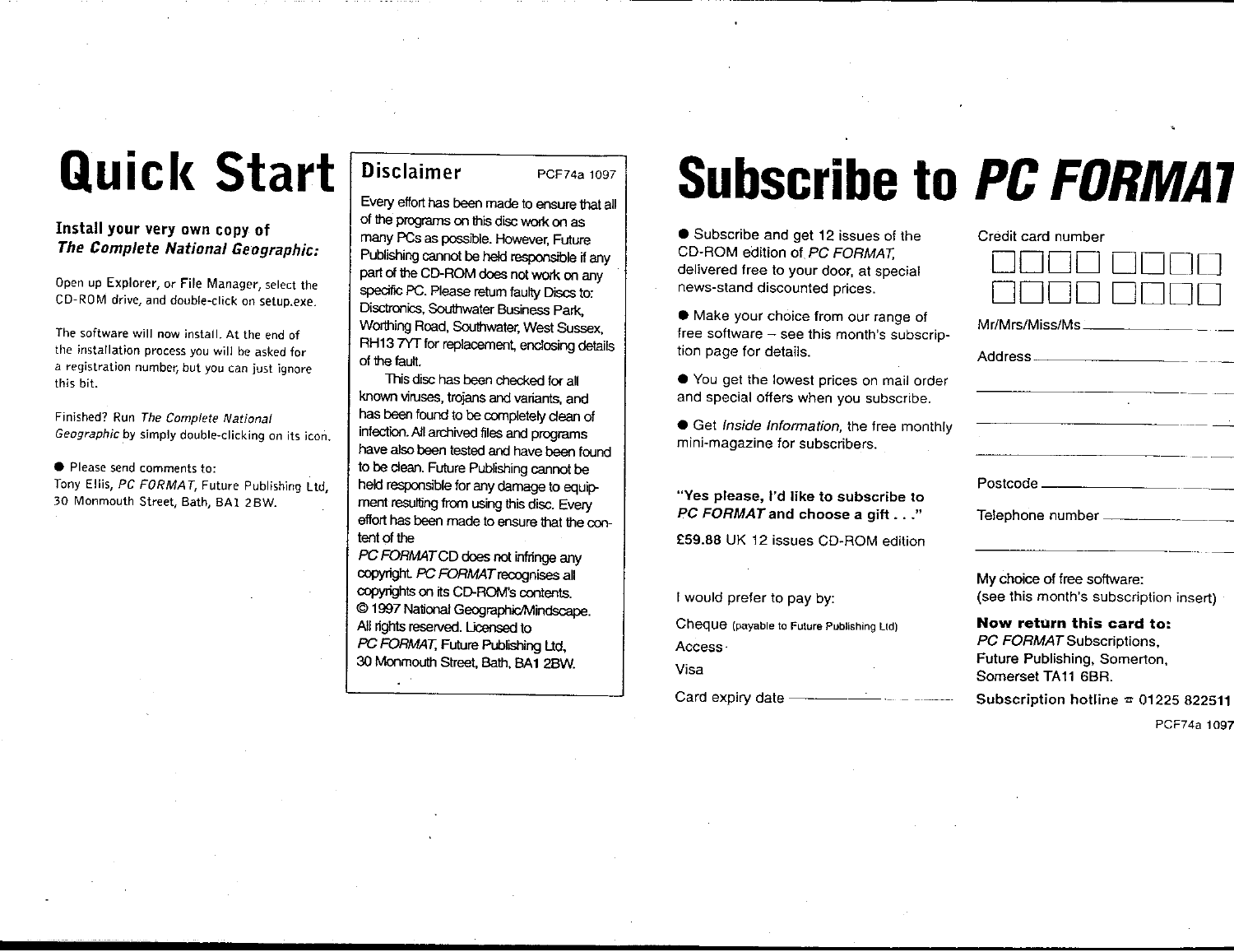# **Register for your FREE Bonus!**

Fold Back and Outside

Register today so we may provide you with

- National Geographic Photos!
- Special Discount Offers on New Products!
- First-Priority Customer Service!

Mail this registration form to Mindscape, or fax it toll-free to 1-800-933-0571

PrintedPrinted11/211997 9:09:12AM

Fred Ward 7106 Saunders Court Bethesda, MD 20817

> Mindscape Registration Dept. CR5-112757 1351 Ocean Avenue Emeryville, CA 94608-1128

> > Do Not Staple Fold Back and Inside

Fred Ward

CR5-112757

Place Stamp Here

•

7106 Saunders Court

Bethesda MD United States of America 301 983-1990 fward@erols.com

20817